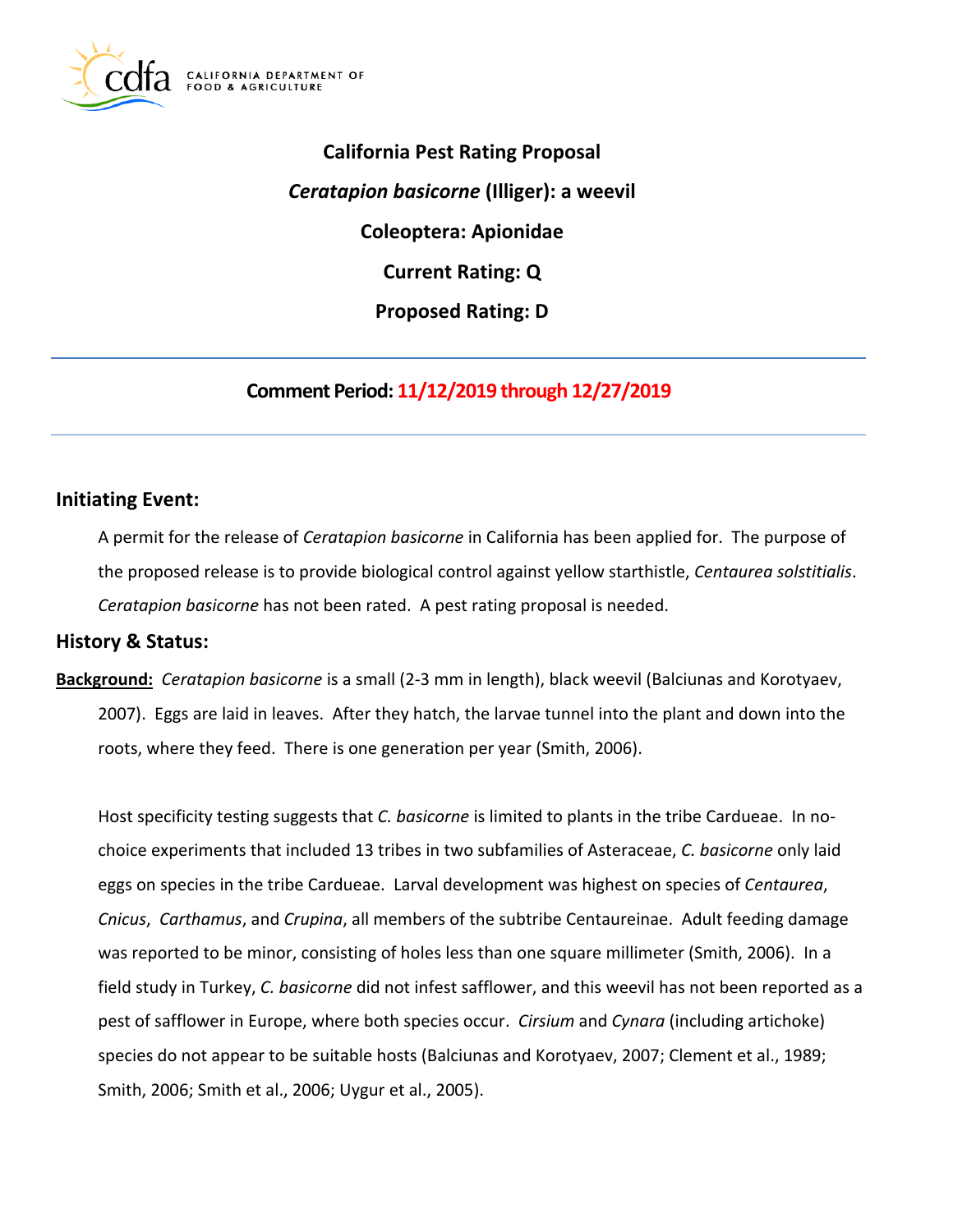

**Worldwide Distribution:** *Ceratapion basicorne* is native to Europe and western Asia, including Armenia, Greece, Russia, Spain, and Turkey (Balciunas and Korotyaev, 2007; Smith, 2006).

**Official Control:** *Ceratapion basicorne* is not known to be under official control anywhere.

**California Distribution:** *Ceratapion basicorne* is not known to be present in California.

**California Interceptions:** *Ceratapion basicorne* has not been intercepted in California.

The risk *Ceratapion basicorne* poses to California is evaluated below.

## **Consequences of Introduction:**

- 1) **Climate/Host Interaction:** *Ceratapion basicorne* is found in areas with Mediterranean and temperate climates. Its hosts include yellow starthistle, which is widespread in California. It is likely that *C. basicorne* could become established over much of California. Therefore, *C. basicorne* receives a **High (3)** in this category.
	- Low (1) Not likely to establish in California; or likely to establish in very limited areas.
	- Medium (2) may be able to establish in a larger but limited part of California.

**– High (3) likely to establish a widespread distribution in California.**

- 2) **Known Pest Host Range:** In no-choice experiments, *C*. *basicorne* only oviposited on plants in the tribe Cardueae, and field trials suggests its host range is even more narrow. Therefore, it receives a **Medium (2)** in this category.
	- Low (1) has a very limited host range.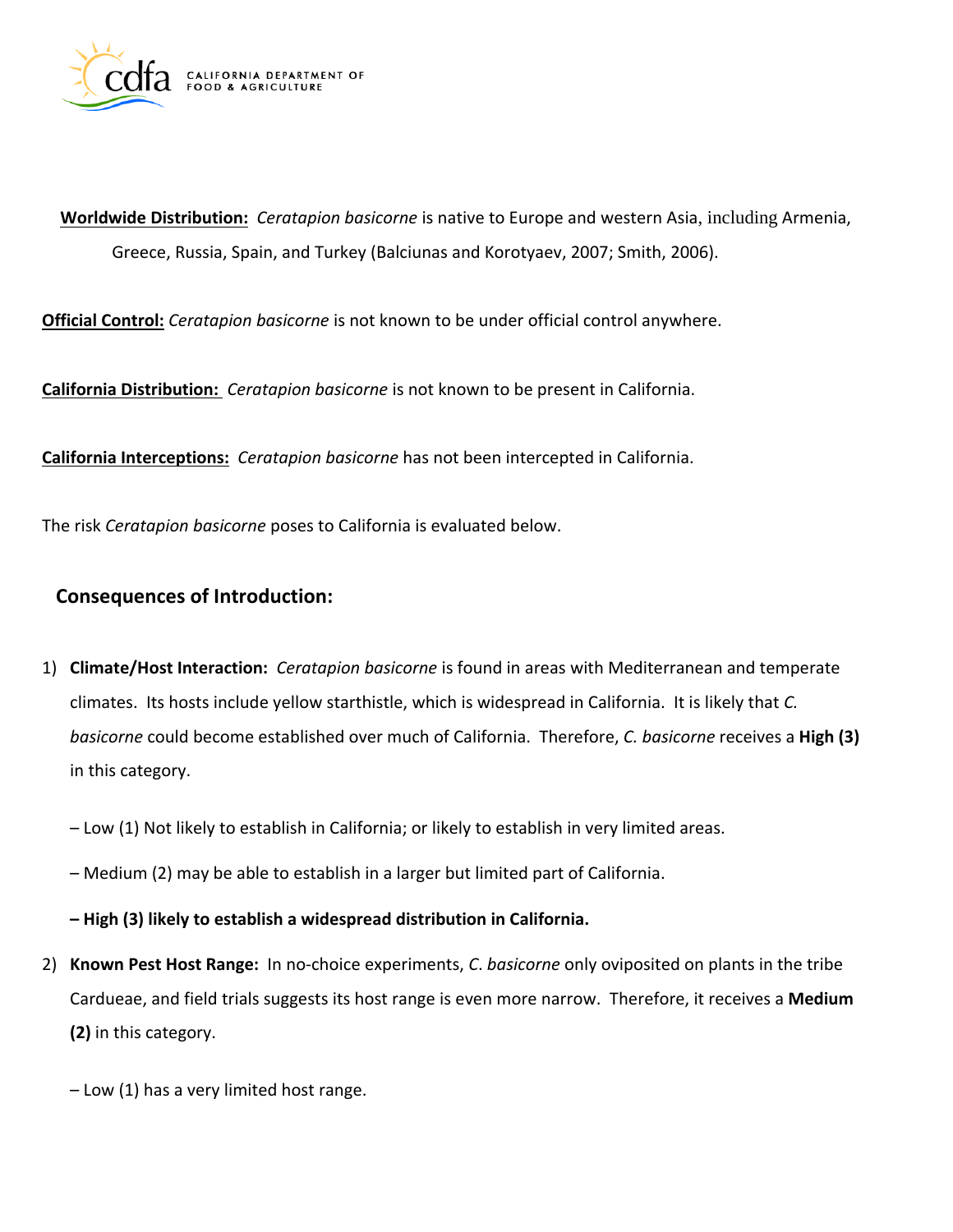

- **– Medium (2) has a moderate host range.**
- High (3) has a wide host range.
- 3) **Pest Reproductive and Dispersal Potential:** *Ceratapion basicorne* flies. Therefore, it receives a **Medium (2)** in this category.
	- Low (1) does not have high reproductive or dispersal potential.
	- **– Medium (2) has either high reproductive or dispersal potential.**
	- High (3) has both high reproduction and dispersal potential.
- 4) **Economic Impact:** Initial concerns regarding potential for *C. basicorne* to attack safflower have not been supported by field trials. *Cynara* species, including artichoke, were not found to be suitable hosts. There are no other crops that appear to be at risk from this weevil. Therefore, it receives a **Low (1)** in this category.

#### **Economic Impact:**

- A. The pest could lower crop yield.
- B. The pest could lower crop value (includes increasing crop production costs).
- C. The pest could trigger the loss of markets (includes quarantines).
- D. The pest could negatively change normal cultural practices.
- E. The pest can vector, or is vectored, by another pestiferous organism.
- F. The organism is injurious or poisonous to agriculturally important animals.
- G. The organism can interfere with the delivery or supply of water for agricultural uses.

#### **Economic Impact Score: Low**

- **– Low (1) causes 0 or 1 of these impacts.**
- Medium (2) causes 2 of these impacts.
- High (3) causes 3 or more of these impacts.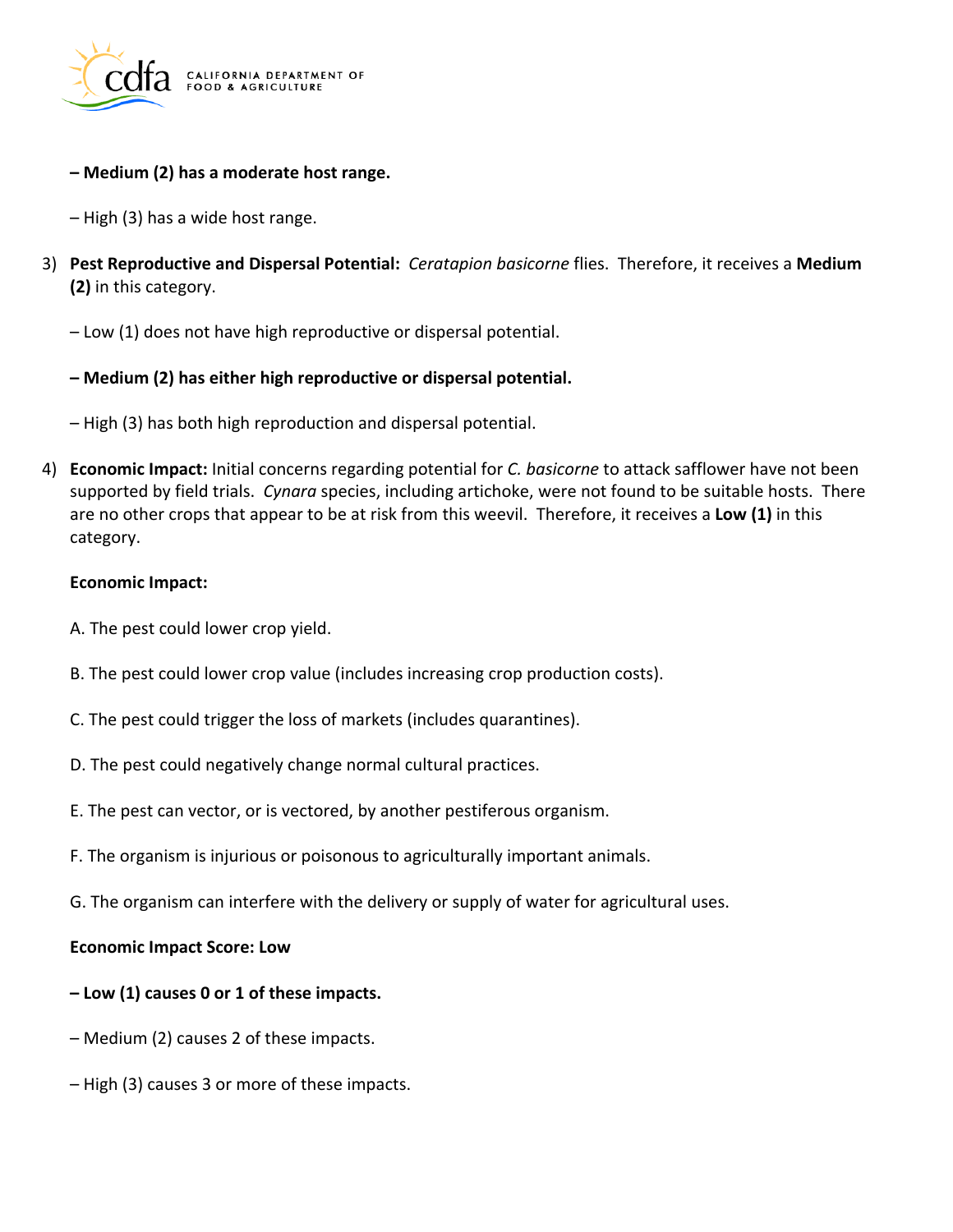

5) **Environmental Impact:** There are rare species of *Cirsium* in California. However, this genus was not found to support development of *C. basicorne*. Some species of Centaurea are grown as ornamentals and could be impacted by the establishment of *C. basicorne*. Therefore, it receives a **Medium (2)** in this category.

Evaluate the environmental impact of the pest on California using the criteria below.

#### **Environmental Impact: E**

A. The pest could have a significant environmental impact such as lowering biodiversity, disrupting natural communities, or changing ecosystem processes.

B. The pest could directly affect threatened or endangered species.

C. The pest could impact threatened or endangered species by disrupting critical habitats.

D. The pest could trigger additional official or private treatment programs.

**E. The pest significantly impacts cultural practices, home/urban gardening or ornamental plantings.**

#### **Environmental Impact Score: Medium**

– Low (1) causes none of the above to occur.

- **– Medium (2) causes one of the above to occur.**
- High (3) causes two or more of the above to occur.

### **Consequences of Introduction to California for** *Ceratapion basicorne***: 10 (Medium)**

Add up the total score and include it here.

–Low = 5-8 points

**–Medium = 9-12 points**

 $-High = 13-15$  points

6) **Post Entry Distribution and Survey Information:** *Ceratapion basicorne* is not known to be present in California. It receives a **Not established (0)** in this category.

**–Not established (0) Pest never detected in California, or known only from incursions.**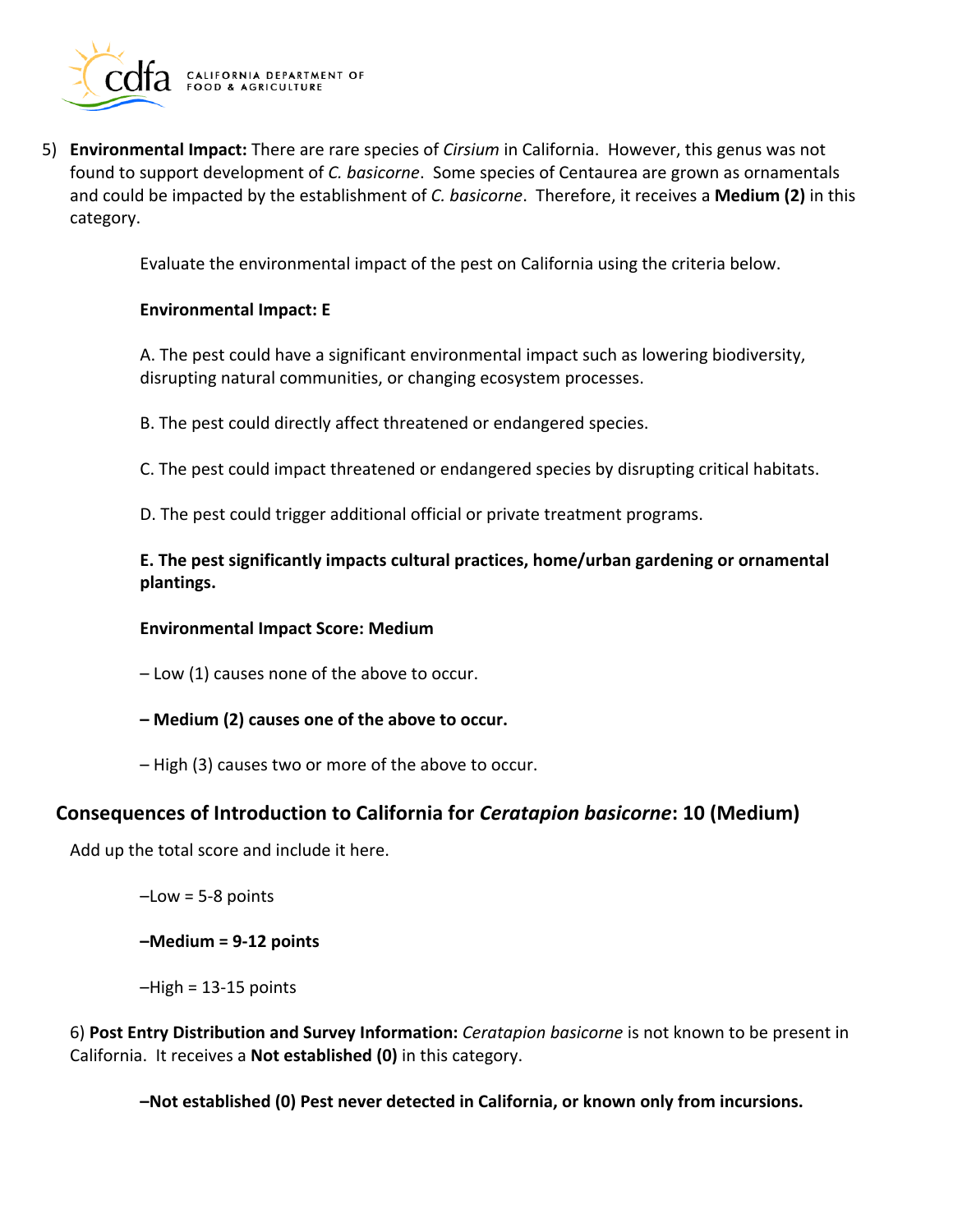

–Low (-1) Pest has a localized distribution in California, or is established in one suitable climate/host area (region).

–Medium (-2) Pest is widespread in California but not fully established in the endangered area, or pest established in two contiguous suitable climate/host areas.

–High (-3) Pest has fully established in the endangered area, or pest is reported in more than two contiguous or non-contiguous suitable climate/host areas.

## **Final Score:**

7) The final score is the consequences of introduction score minus the post entry distribution and survey information score: Medium (10)

## **Uncertainty:**

There is low uncertainty associated with this species.

## **Conclusion and Rating Justification:**

*Ceratapion basicorne* has been shown to have a fairly narrow host range and it could be a successful biological control agent against yellow starthistle, a serious weed. This weevil does not appear to pose a threat to crops or rare plants in California. For these reasons, a "D" rating is justified.

### **References:**

Balciunas, J. K. and Korotyaev, B. A. 2007. Larval densities and field hosts of *Ceratapion basicorne* (Coleoptera: Apionidae) and an illustrated key to the adults of *Ceratapion* spp. that feed on thistles in the eastern Mediterranean and Black Sea regions. Environmental Entomology 36:1421-1429.

California Department of Food and Agriculture. Pest and damage record database. Accessed September 20, 2019:

<https://pdr.cdfa.ca.gov/PDR/pdrmainmenu.aspx>

Clement, S. L., Alonso-Zarazaga, M. A., Mimmocchi, T., and Cristofaro, M. 1989. Life history and host range of *Ceratapion basicorne* (Coleoptera: Apionidae) with notes on other weevil associates (Apioninae) of yellow starthistle in Italy and Greece. Annals of the Entomological Society of America 82:741-747.

Smith, L. 2006. Risk assessment of *Ceratapion basicorne*, a rosette weevil of yellow starthistle. pp. 47- 54 *in* California Conference on Biological Control V.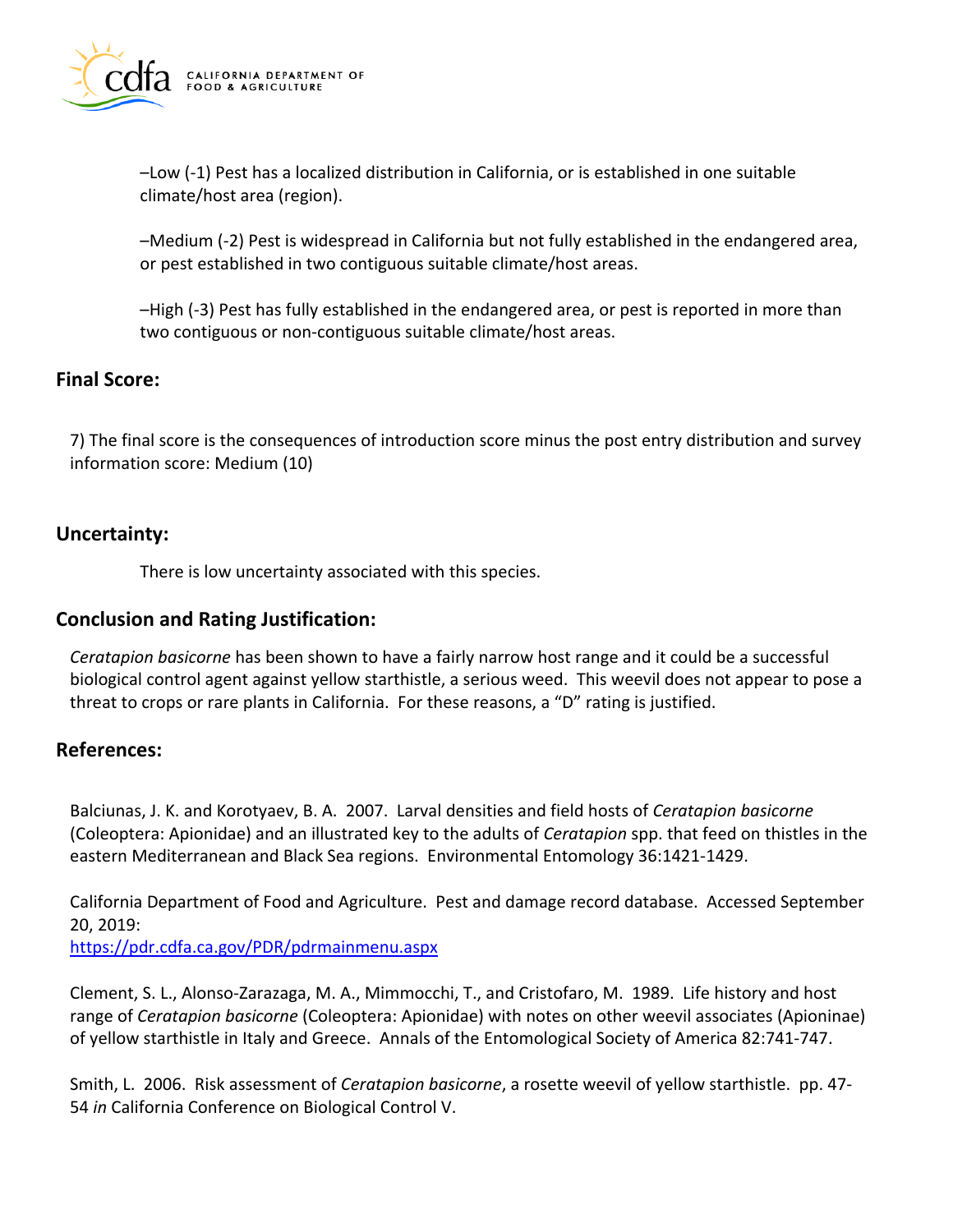

Smith, L., Hayat, R., Cristofaro, M., Tronci, C., Tozlu, G., and Lecce, F. 2006. Assessment of risk of attack to safflower by *Ceratapion basicorne* (Coleoptera: Apionidae), a prospective biological control agent of *Centaurea solstitialis* (Asteraceae). Biological Control 36:337-344.

USDA-APHIS. U.S. regulated plant pest table. Accessed September 20, 2019: <https://www.aphis.usda.gov/aphis/ourfocus/planthealth/import-information/rppl/rppl-table>

Uygur, S., Smith, L., Uygur, F. N., Cristofaro, M., and Balciunas, J. 2005. Field assessment in land of origin host specificity, infestation rate and impact of *Ceratapion basicorne* a prospective biological control agent of yellow starthistle. BioControl 50:525-541

## **Responsible Party:**

Kyle Beucke, 2800 Gateway Oaks, Suite #200, Sacramento, CA, 95833, 916-403-6741, plant.health[@]cdfa.ca.gov

## **\*Comment Period: 11/12/2019 through 12/27/2019**

### **\*NOTE:**

You must be registered and logged in to post a comment. If you have registered and have not received the registration confirmation, please contact us at plant.health[@]cdfa.ca.gov.

### **Comment Format:**

❖ Comments should refer to the appropriate California Pest Rating Proposal Form subsection(s) being commented on, as shown below.

#### **Example Comment:**

Consequences of Introduction: 1. Climate/Host Interaction: [Your comment that relates to "Climate/Host Interaction" here.]

- ❖ Posted comments will not be able to be viewed immediately.
- ❖ Comments may not be posted if they:

Contain inappropriate language which is not germane to the pest rating proposal;

Contains defamatory, false, inaccurate, abusive, obscene, pornographic, sexually oriented, threatening, racially offensive, discriminatory or illegal material;

Violates agency regulations prohibiting sexual harassment or other forms of discrimination;